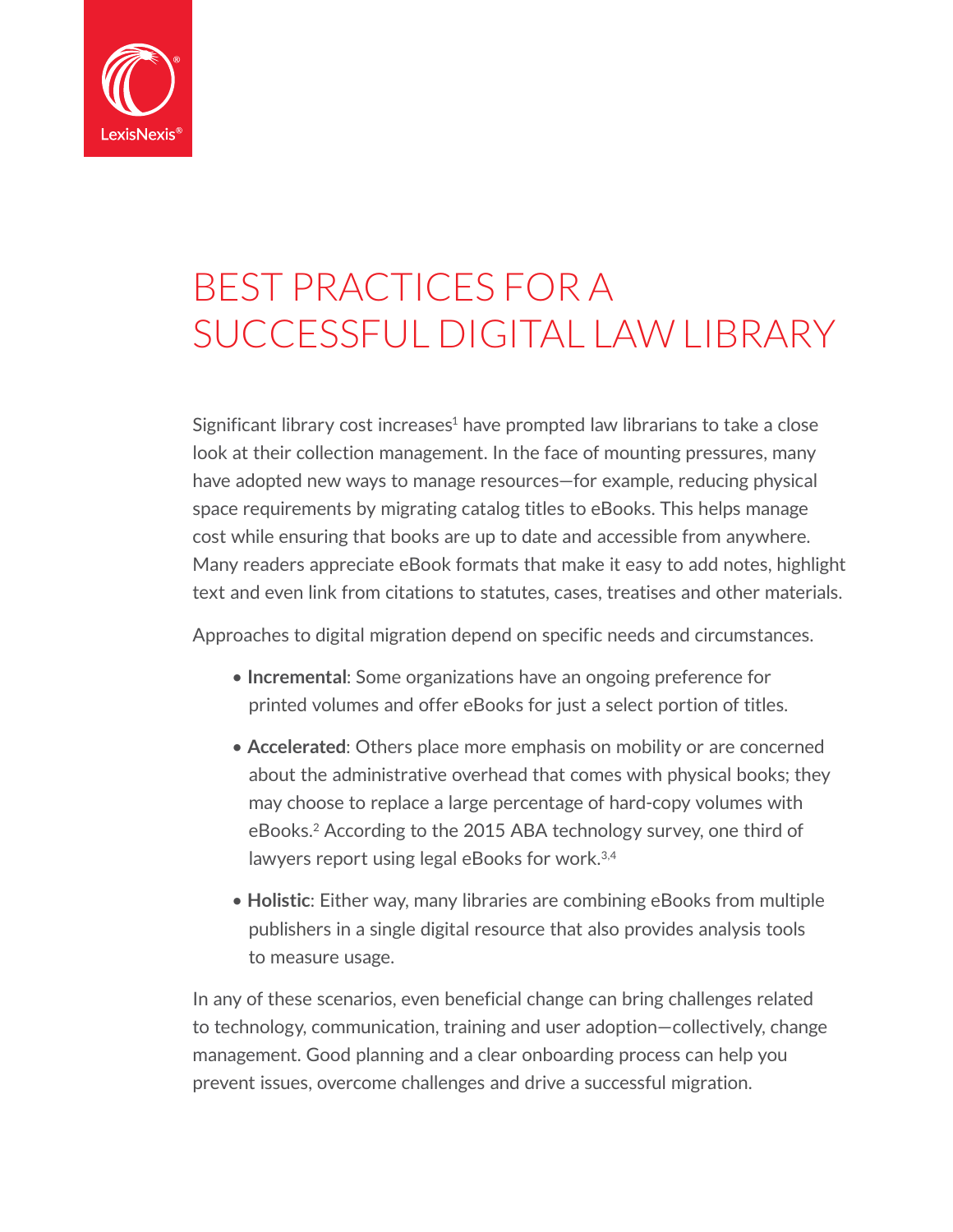Over the past several years LexisNexis has worked with some of the largest law libraries in the world to implement and launch installations of LexisNexis® Digital Library. The team leading this work includes LexisNexis Digital Library Engineers John Chatelaine and Damian Burns, as well as LexisNexis Solutions Consultant Franz Haux—each with 20-plus years of experience assisting legal publishing and research customers, including law librarians.

Through this experience, the team has developed best practices for success in a digital library transition. Chatelaine, Burns and Haux recently sat down with us to discuss insights on what makes a successful implementation—including project planning, measurement and user engagement strategies.

# Modern challenges call for a strategic approach

In recent years, libraries have been dealing with budget reductions, $5, 6$  physical space constraints, increasing demand for mobile access, the need for more efficient research, management reporting requirements and staffing changes. Addressing these challenges effectively through eBooks and a digital library requires a strategy with specific objectives.

Developing that strategy can be part of your digital library onboarding process. As that transition begins for LexisNexis customers, members of the digital library team invest time listening carefully to what each customer needs to accomplish, exploring concerns and suggesting ideas. For example, librarians may need help justifying expenditures or demonstrating the utility of the library.

LexisNexis Digital Library engineers and solutions consultants help customers to determine:

- What to expect
- What to plan
- How to track user adoption and checkouts using OverDrive® Marketplace™7
- How to use these stats to justify future purchasing decisions and track digital program progress

The LexisNexis Digital Library team also provides training sessions for administrators and end users.

"Today more organizations look at librarians as project managers, as content curators, as professionals who help someone find the answer they need,"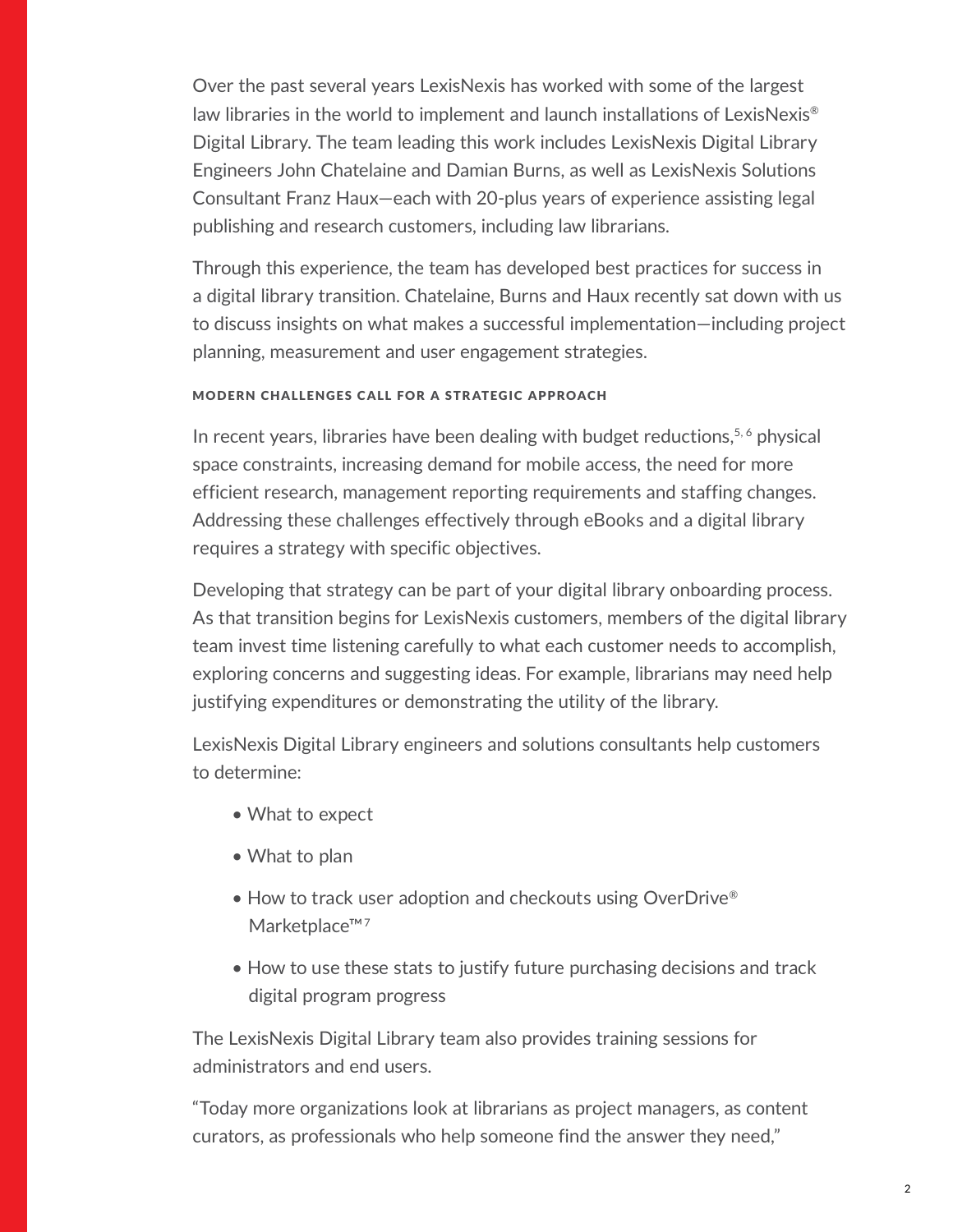says Chatelaine, "We work with the technology team to build the library for each customer, but then we really work with the librarians to apply the solution." Close communication between digital library engineers and individual customers enables the product team to rapidly refine the digital library configuration to meet specific customer needs.

"We develop a rapport with each customer," says Burns, "and they really appreciate a quick response to any question they have—a service level that may stand out as different from their experience with other companies." With the premium support that all LexisNexis Digital Library customers receive, engineers, solutions consultants and customer support respond to customer inquiries quickly—generally within a day and sometimes within an hour.

Burns adds, "I enjoy the interaction with librarians, really learning how they look at the materials we offer and how they integrate those in their daily activities. In a conversation with law firms, you really need to explore workflow, which involves integration with their catalog system. That's a significant forward-looking component to the digital library."

Says Chatelaine, "We're most successful when there is a champion in the firm or organization who is going to be engaged and has a vision of what is to be accomplished."

Once they identify the organization's champion, digital library engineers and solution consultants encourage that individual to promote the program's success by:

- Identifying what motivates stakeholders in their organization
- Making sure that engaging communication about the digital library conveys what each stakeholder group needs

Within each customer organization, an additional individual usually serves as overall program manager. That person is at the center of the solution, connecting the two organizations for an optimal implementation.

That program manager relies heavily on the digital library engineer or solutions consultant to address specific needs and connect LexisNexis professionals involved with the solution—from the technology team to editorial resources and account representatives. Says Burns, "The customer and our management are both relying on us to manage LexisNexis team members effectively and efficiently."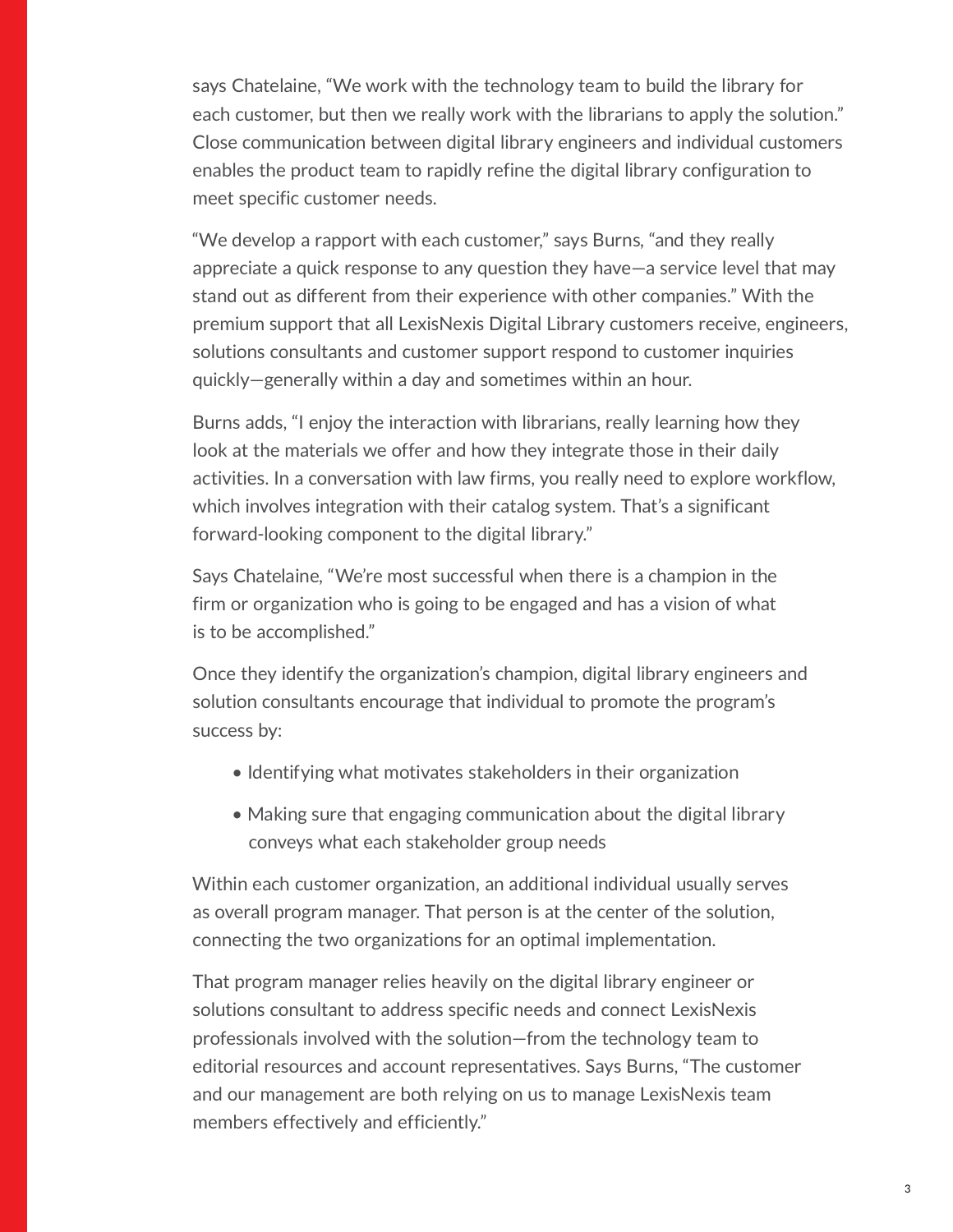#### plan your timeline

Onboarding all or part of your collection to the LexisNexis Digital Library involves five key phases within a timeline that adapts to specific customer needs and implementation goals.

# Timeline



A standard implementation requires four to six weeks. The timeline may be adjusted for more complex technical requirements. An integrated implementation involving multiple systems may require 12 to 14 weeks.

#### build usage and adoption through awareness and training initiatives

Even with an intuitive digital library solution, a successful plan needs to include initiatives that:

- Build awareness of the offering and its benefits
- Train people to access and use it, whether they are in the office or off site using a mobile device

#### Convenient access to your digital content

*LexisNexis Digital Library provides access to the largest collection of authoritative legal eBook content—more than 3,000 titles—on a variety of major mobile devices and desktop platforms. Your firm or organization can:* 

- Take advantage of the only publisher-neutral legal lending platform
- Share eBook titles among multiple users
- Purchase eBooks centrally
- Manage your library more efficiently via one central, electronic platform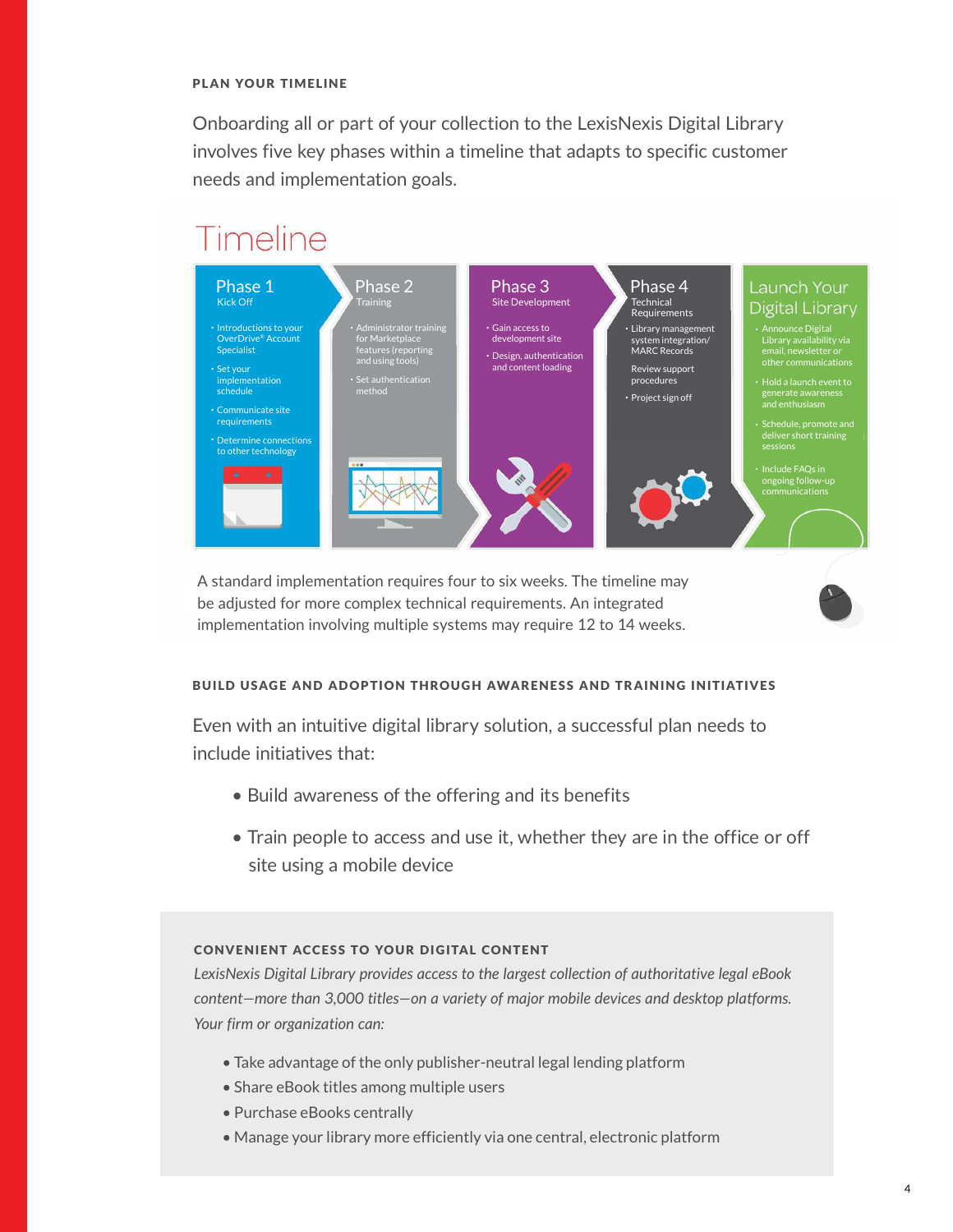"It's important to help customers understand how important awareness and training are in driving usage and adoption," says Haux.

Chatelaine adds, "Every culture is different. You have to tailor training and awareness to the organization and explore how they would like to proceed and really work with the change management process."

#### Building awareness

Ongoing communication helps users understand the benefits of LexisNexis Digital Library and convenient ways to access it.

Digital library engineers and solutions consultants can share examples of posters (see example, below), an email template, online messaging and customized eBook downloading instructions, which may include login information. They can also demonstrate how easy it is to use the Read (in-browser reading) feature for those who prefer online reading vs. an eBook download.



Check out eBooks from your LexisNexis® Digital Library. Customer Name www.urlname.com

An awareness plan should include repeated communication through various channels such as practice groups, intranet or portal posts and special launch events like an open house. *[Read](http://www.lexisnexis.com/lextalk/legal-content-insider/f/21/t/2294.aspx)  [about a plan that worked well for one organization.](http://www.lexisnexis.com/lextalk/legal-content-insider/f/21/t/2294.aspx)*

Another option that some customers have found very effective is simply adding popular titles like John Grisham's books or business books from the broader OverDrive collection. "Our customers find that this drives awareness and use because

the digital library is no longer 'just a work tool' ... users receive incremental and personal value," says Burns.

Organizations that keep their digital library link in a conspicuous location on portals and websites also tend to have higher adoption and usage rates. "We recommend that customers put a link to the digital library in a very visible, easily accessible location on a library home page—and a little promotional message with it also can help," says Haux.

The digital library engineers and solutions consultants can compile usage statistics and make librarians aware of trends. "This helps them see where adoption and usage was underperforming and how they can manage change and add training to improve adoption," says Chatelaine.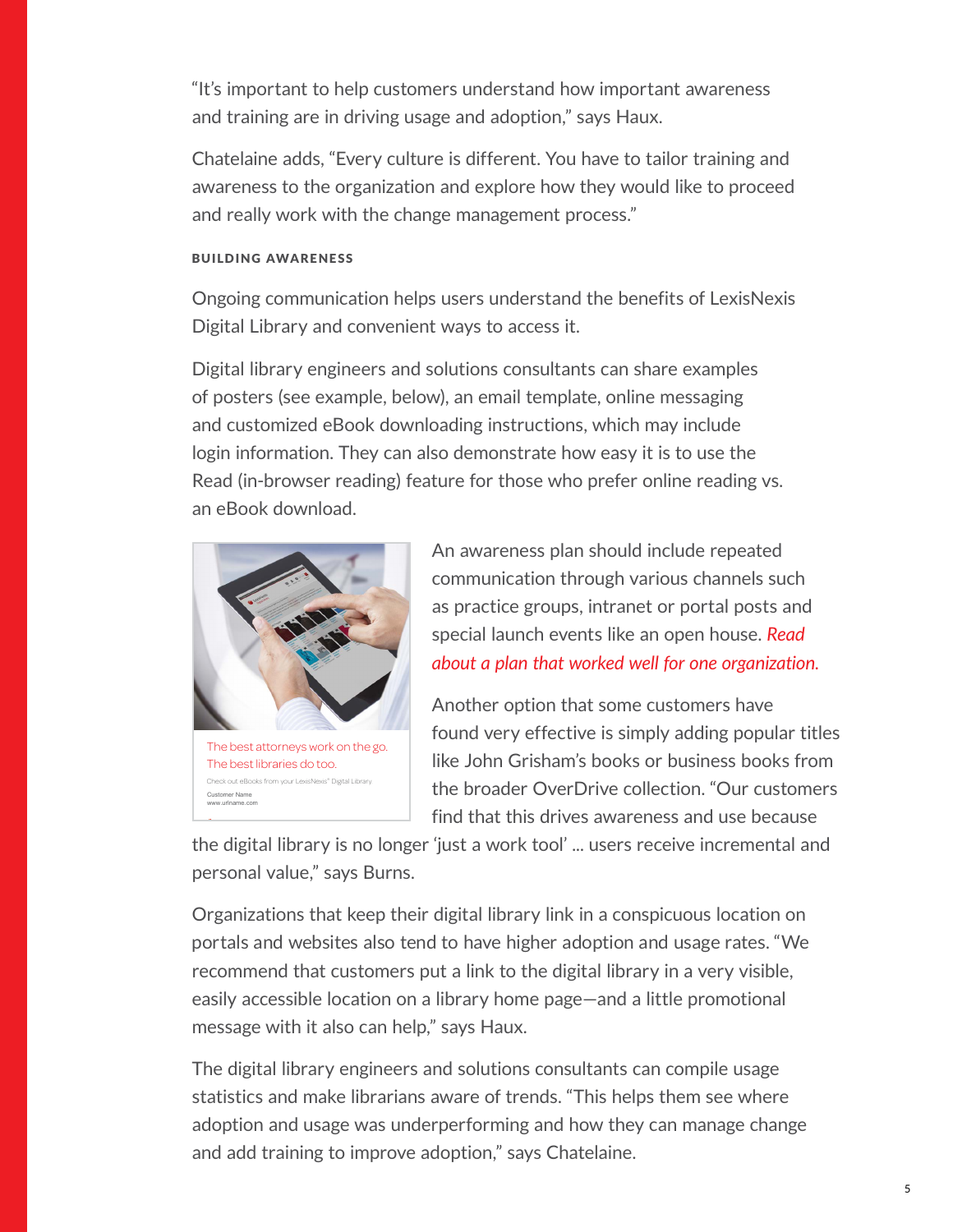#### **TRAINING TACTICS**

It's important not to underestimate the importance of showing people how to get started. "Clearly show them how to actually get to the digital library—where to find it, how to access it and how to authenticate," says Haux. "If customers don't know how to do that, they won't use the product. It's that simple."

After that, be sure to remind people of those how-to steps periodically. Many lawyers have relied primarily on physical books for years or decades. Getting accustomed and developing a preference for eBooks can take time. As documented as far back as 1947 with Kurt Lewin's change management research,<sup>8</sup> adoption happens in multiple stages involving:

- Reduction of forces that maintain the status quo
- Developing new behaviors *and, in time*
- Crystallizing that change

When organizations transition to a digital library, usage and adoption patterns can reflect those stages—rising initially, then vacillating until support and enthusiasm for eBooks starts to steadily increase.

Beyond training on getting started, the LexisNexis Digital Library team can provide webinars as well as in-person training for end users or in-firm training teams. Adds Burns, "Most people are used to using a device they personally own. We bring various devices and marketing materials that explain the differences between functionality on different devices, and that can be really helpful."

## RESEARCH: HOW QUICKLY ARE LAW FIRMS ADOPTING EBOOKS AND DIGITAL CONTENT?

In 2012 Bess Reynolds, Electronic Resources Manager at Debevoise & Plimpton, began surveying a variety of firms on their approach to using eBooks. On an ongoing basis, she has been using this research in presentations for professional events like the American Association of Law Libraries conference and law library webinars.<sup>9</sup>

"Everyone's treating digital adoption differently," she noted. "The way we're handling eBooks might be quite different from the way another large firm using the same integrated library system does it."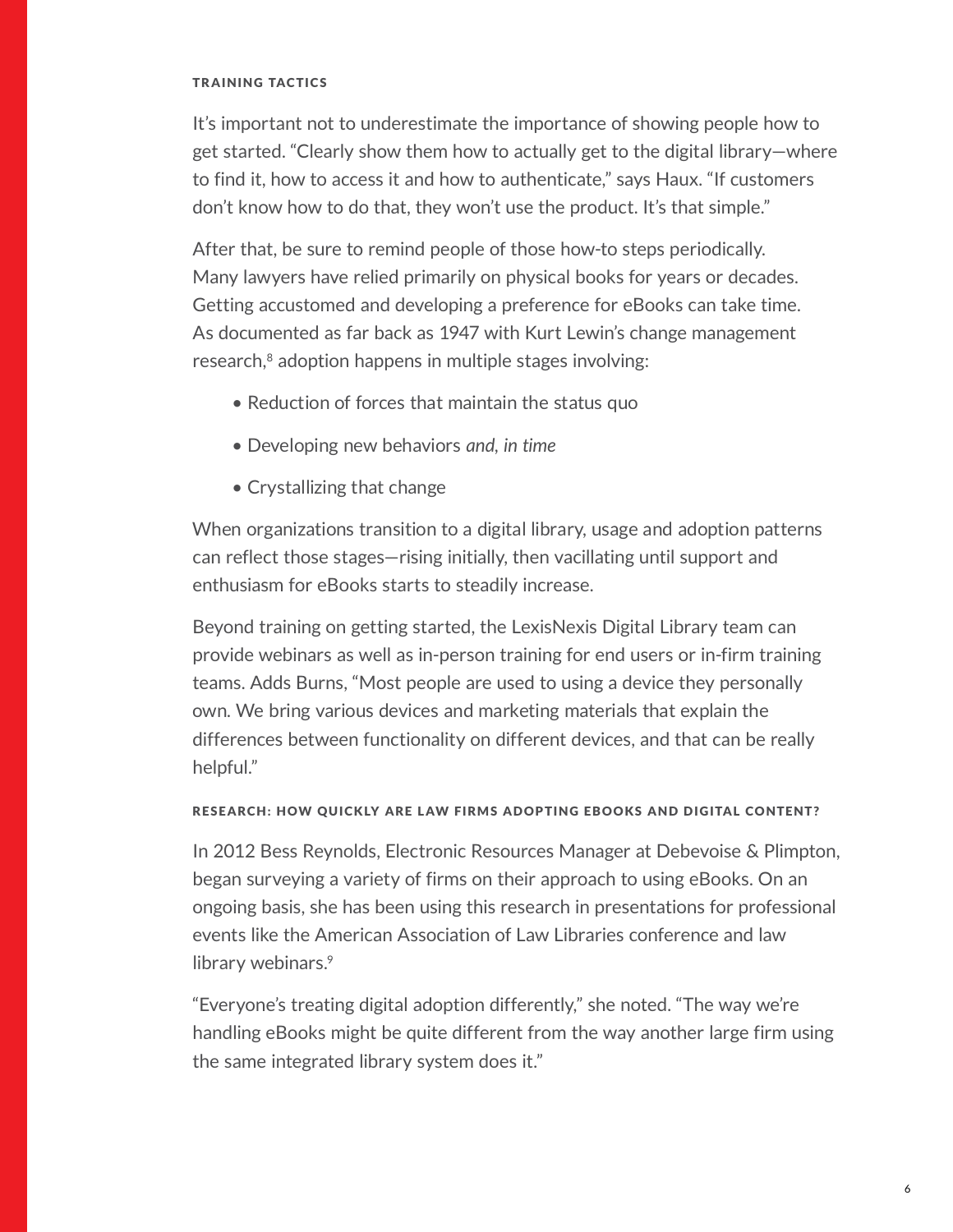Nearly 80 firms of various sizes responded to the June 2015 survey. Here are some of the findings:

| Firm Size                 | Count | <b>Purchased eBooks</b> | % Yes |
|---------------------------|-------|-------------------------|-------|
| Fewer than 200 attorneys  | 27    | 13                      | 48%   |
| 200 - 499 attorneys       | 25    | 11                      | 44%   |
| 500 - 999 attorneys       | 18    | 13                      | 72%   |
| More than 1,000 attorneys | 9     | 6                       | 67%   |
|                           | 79    | 43                      | 54%   |

Among the two categories of larger firms, significantly more than half had purchased eBooks in some manner whether through an integrated digital library, a one-time purchase or another method. Among firms with fewer than 200 attorneys, 48 percent had purchased eBooks.





With a variety of providers available, the largest number of respondents relied on LexisNexis for eBooks.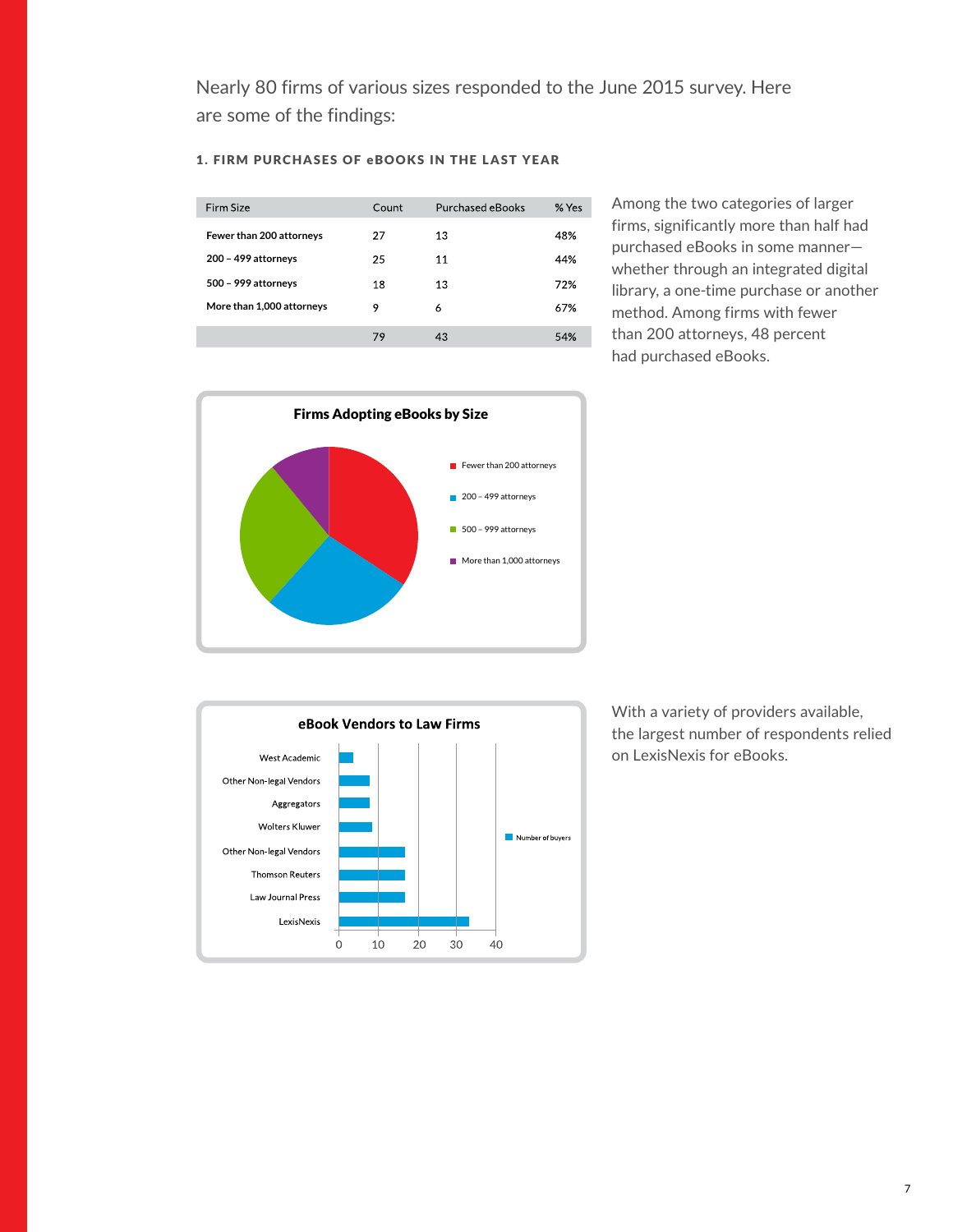#### determining your roi

As customers continue building usage and adoption, they may need a model to demonstrate return on investment (ROI) to their organization. Digital library engineers or solutions consultants can help them access relevant data.

The factors in the ROI calculation vary by organization based on unique characteristics. For example, an organization that owns a facility won't treat square-footage savings as a significant factor, while an organization about to move to a new, smaller lease space will most definitely factor that in, as documented by Kay Scholer in the LexisNexis case study *[Kaye Scholer Increases](http://www.lexisnexis.com/ebooks/documents/KayeScholer%20case%20study%20FINAL.pdf)  [Efficiency of its Library Resources and Offers Greater Access and Utility for Lawyers](http://www.lexisnexis.com/ebooks/documents/KayeScholer%20case%20study%20FINAL.pdf)*.

Following is one way to approach this analysis.

# **1. First calculate expected annual savings**:

*Total annual cost for status quo minus total annual cost for digital library* Factors in determining annual costs can include expenses for print volumes vs. eBooks, as well as costs for space, shipping and subscriptions. Costs can include salaries and wages, materials expenditures and operating expenses. If desired, you can explore lifecycle costs of traditional vs. digital materials,<sup>10</sup> as well as recent expenditure, staffing and related statistics from the Association of Research Libraries (ARL)<sup>11</sup>

### **2. Then calculate percentage return on investment**:

*Expected annual savings divided by total annual cost for status quo*

Your LexisNexis account representative or digital library engineer has tools to assist you in determining ROI.

### setting adoption targets

The LexisNexis Digital Library engineers and solutions consultants help customers determine realistic objectives and ways to achieve steady digital library growth. They can access customer data via the OverDrive Marketplace tool to research usage/checkouts and adoption rates for various legal organizations and determine which customers may need extra assistance.

As customers pursue objectives, it's important to strike a balance.

• Set targets, but don't be too specific about how you expect attorneys to use eBooks. Allowing attorneys to guide adoption minimizes resistance and promotes stronger adoption.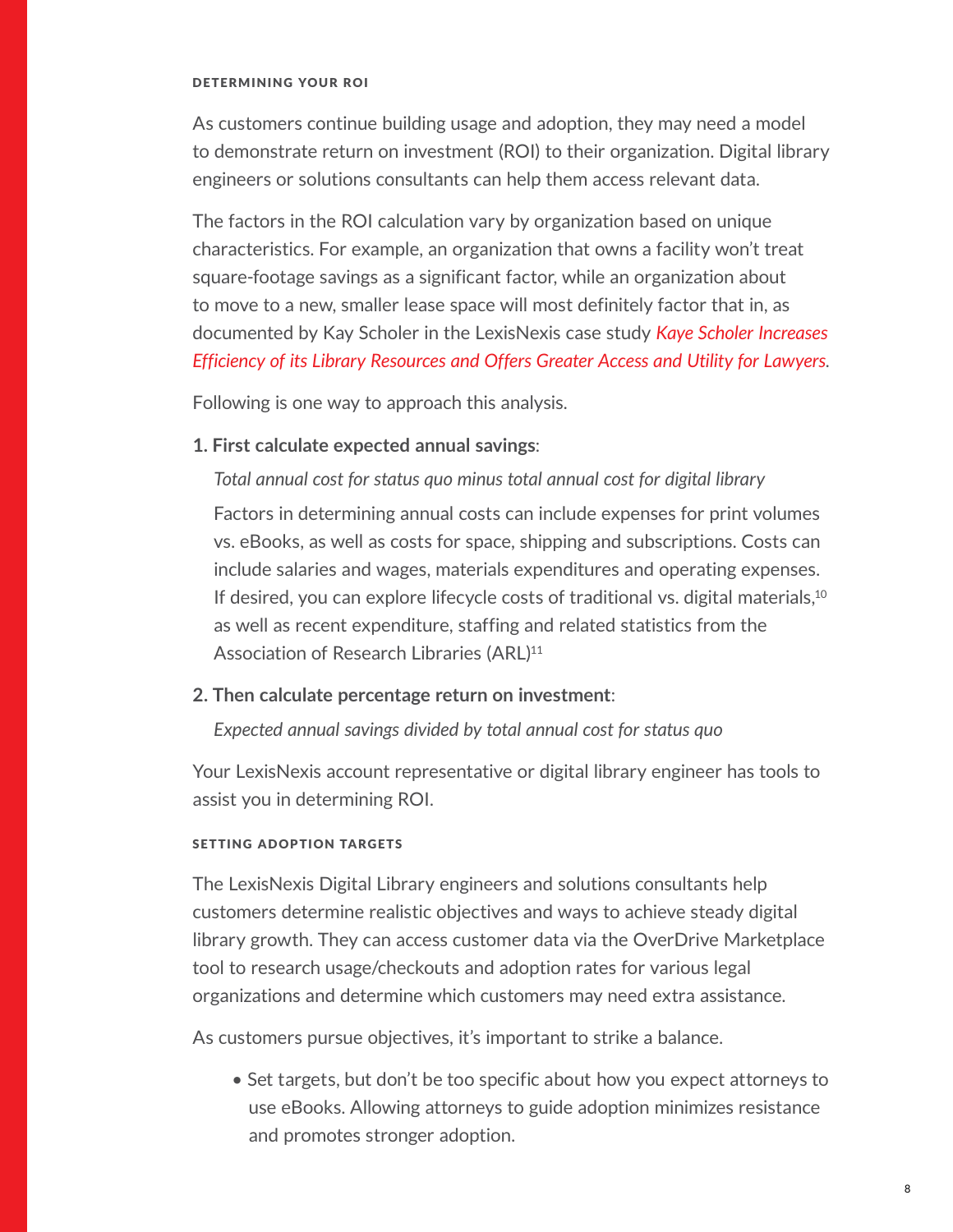• If your initial plan is not generating the desired results, be flexible, gather feedback and explore ways to adjust your approach.

Missing adoption targets can mean missing ROI, so the LexisNexis Digital Library team proactively helps customers meet their objectives. For organizations seeking to phase out portions of a physical library collection, tracking and improving adoption rates is especially important.

Illustrating one aspect of adoption, the chart below shows rates and patterns of digital library usage. This sampling is a subset of LexisNexis Digital Library customer organizations with varied launch strategies.



Digital library checkout rates are similar initially, but organizations that implement proactive awareness and training programs see increased usage more quickly during the first two years, as represented by the steeper trajectories shown to the left.

#### building new levels of success

The LexisNexis Digital Library team also acts on feedback from the LexisNexis Voice of the Customer team. "They (customers) send us questions and comments all the time—sometimes things we hadn't thought about before," says Burns. "Then it's our job to figure out ways to address the matter and keep getting better."

Customers routinely express their appreciation for this proven onboarding process and the digital library team. One who began onboarding with some initial reservations recently thanked Haux for helping to make a training presentation "a smashing success."

That success is possible when you take a strategic approach and apply best practices.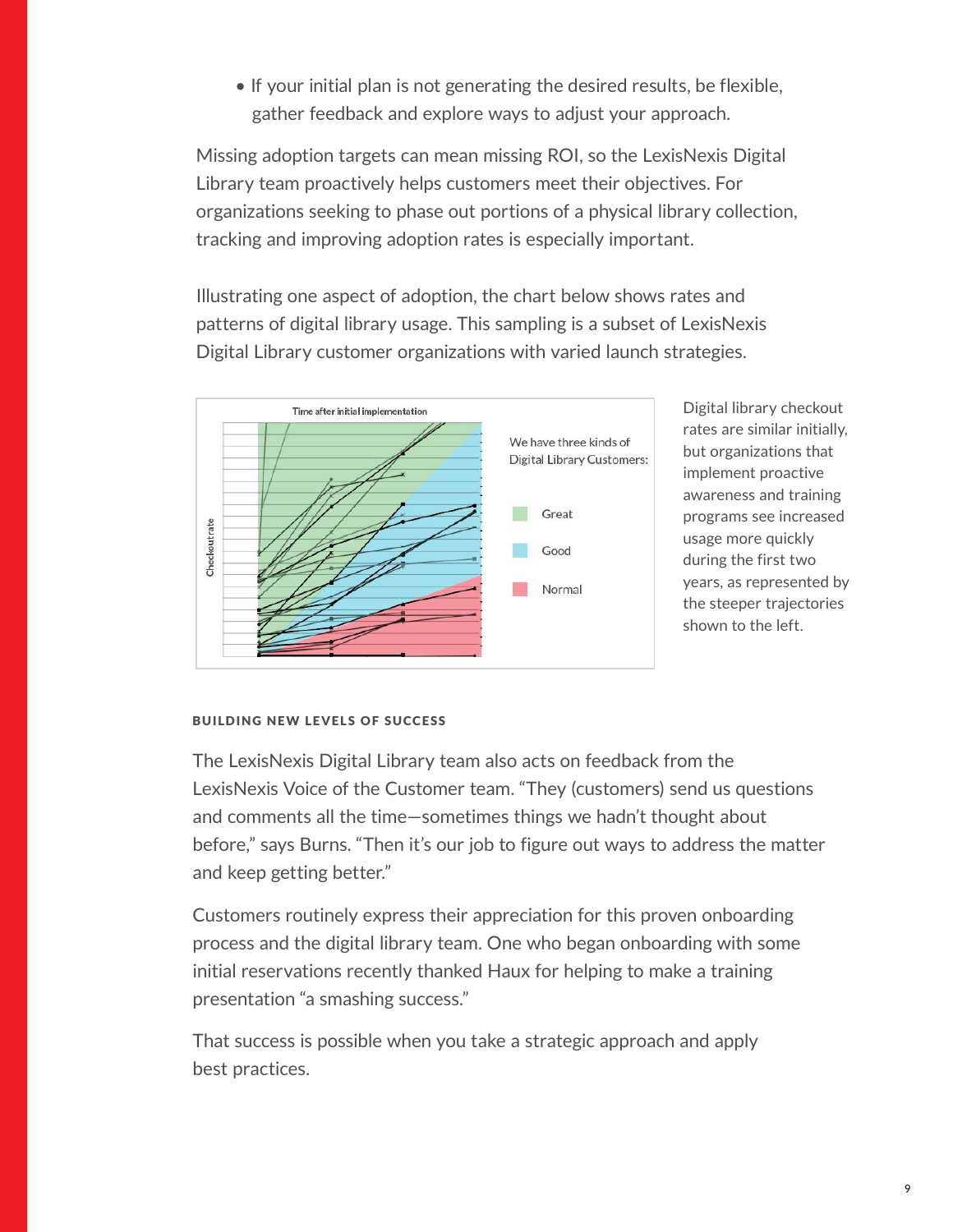#### **REFERENCES**

<sup>1</sup> "The Effect of Economics and Electronic Resources on the Traditional Law Library Print Collection," Amanda M. Runyon, *Law Library Journal*, 101 Law Libr. J. 177 (2009).

2 "A New Look for Law Libraries: Fewer Books, More Tech," MP McQueen, *The American Lawyer®*, June 29, 2015.

3 2015 Legal Technology Survey Report, American Bar Association, [http://www.americanbar.org/groups/](http://www.americanbar.org/groups/departments_offices/legal_technology_resources/publications.html) [departments\\_offices/legal\\_technology\\_resources/publications.html.](http://www.americanbar.org/groups/departments_offices/legal_technology_resources/publications.html)

4 "How to Use Mobility To Create Maximum Business Value for Legal Research," Pavan Mediratta, *Legal Tech Newsletter*, Law Journal Newsletters, February 1, 2016.

<sup>5</sup> "Libraries Around the Country Under Budget Pressure," Bob Warburton, *Library Journal*, June 28, 2013: <http://lj.libraryjournal.com/2013/06/funding/libraries-around-the-country-under-budget-pressure/>

6 "2014 Law Library Survey Anticipates a Move to Digital," Katherine Montgomery, *Law Technology News®*, May 27, 2014.

7 LexisNexis Digital Library is available through a joint initiative by LexisNexis and OverDrive, the digital library solutions provider chosen by 30,000+ libraries, schools and colleges worldwide.

<sup>8</sup> See change management thinking based on Kurt Lewin's theory at [http://www.change-management](http://www.change-management-coach.com/kurt_lewin.html)[coach.com/kurt\\_lewin.html](http://www.change-management-coach.com/kurt_lewin.html) and <http://www.change-management-consultant.com/kurt-lewin.html>.

9 Also see "The Challenges of E-Books in Law Firm Libraries," Bess Reynolds of Debevoise & Plimpton LLP, *The New Librarian*, [http://www.aallnet.org/mm/Publications/products/aall-ilta-white-paper/ebooks.](http://www.aallnet.org/mm/Publications/products/aall-ilta-white-paper/ebooks.pdf) [pdf.](http://www.aallnet.org/mm/Publications/products/aall-ilta-white-paper/ebooks.pdf)

<sup>10</sup> "Life Cycle Costs for Library Collections: Creation of Effective Performance and Cost Metrics for Library Resources," Stephen R. Lawrence, Lynn Silipigni Connaway and Keith H. Brigham, University of Colorado, *College & Research Libraries*, v62, n6, pp. 541 – 553, November 2001, [http://crl.acrl.org/](http://crl.acrl.org/content/62/6/541.full.pdf) [content/62/6/541.full.pdf.](http://crl.acrl.org/content/62/6/541.full.pdf)

<sup>11</sup> ARL Statistics 2008 - 2009, compiled and edited by Martha Kyrillidou and Shaneka Morris, Association of Research Libraries, Washington, D.C., 2011; related statistics at [www.arl.org/stats/](www.arl.org/stats/annualsurvesy/arlstats) [annualsurvesy/arlstats.](www.arl.org/stats/annualsurvesy/arlstats)